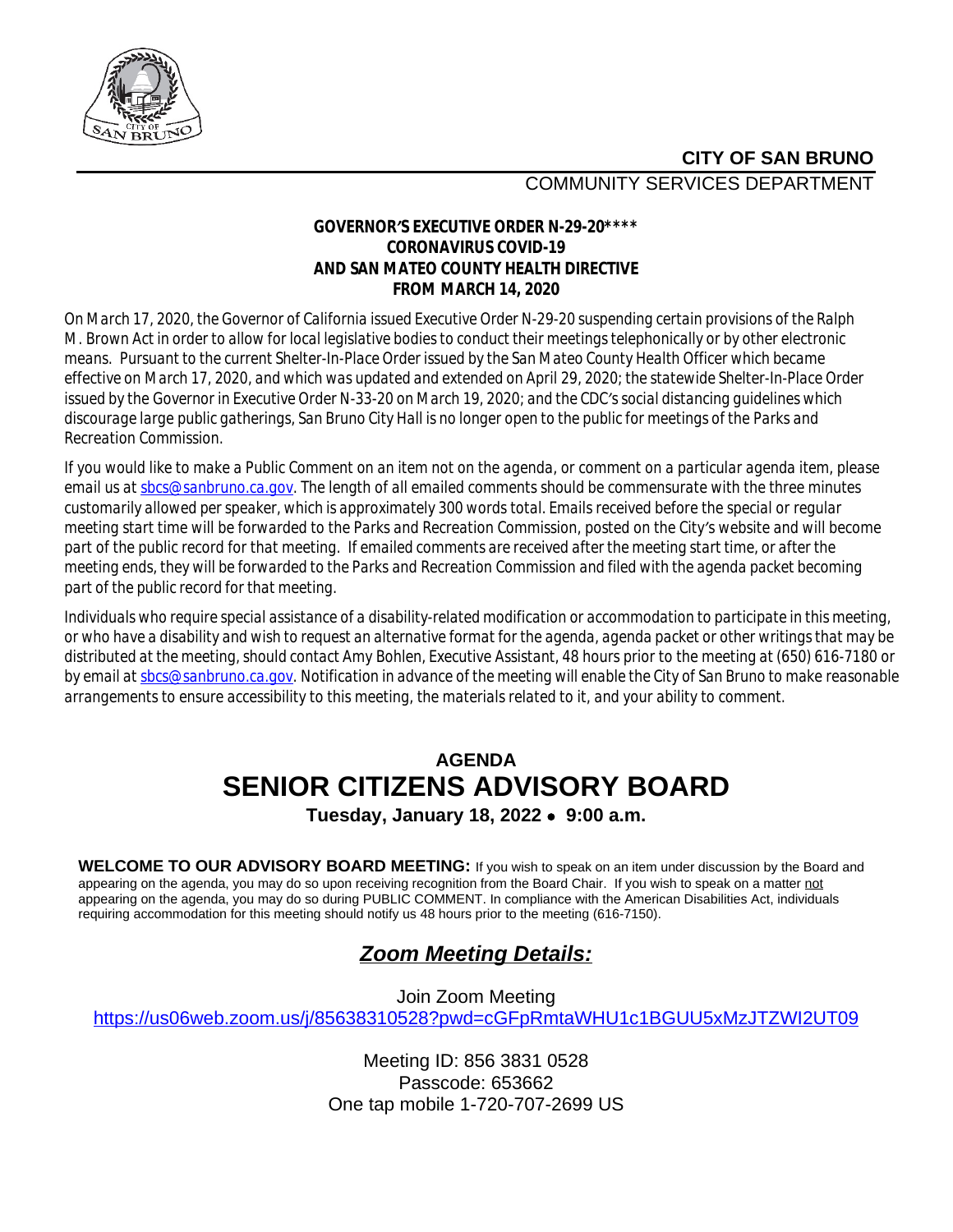- 1. **CALL TO ORDER/ROLL CALL:** Chair Dorothy Carmichael, Herb Chu, Bunny Epperson, Priscilla **Martinez**
- 2. **PLEDGE OF ALLEGIANCE:**
- 3. **REVIEW OF AGENDA**:
- 4. **ACCEPTANCE OF MINUTES:** November 16, 2021
- 5. **CONSENT CALENDAR:**
- 6. **PUBLIC COMMENTS ON MATTERS NOT ON THE AGENDA:** Note: Board policy is to refer matters raised in this forum to staff for investigation and/or action where appropriate. State Law, known as the "Brown Act", prohibits Board from discussing or acting upon any matter that is not on the agenda. Non-agenda issues raised by members of the public or by the Board may, at the discretion of the Board, be scheduled for consideration at future meetings.

### 7. **UNFINISHED BUSINESS**:

a. Receive and File Monthly Class Attendance, Nutrition Site Reports and Senior Center Historical Front Desk Sign In Data

### 8. **NEW BUSINESS:**

- a. Senior Citizens Advisory Board Election
- b. Update on Recent Bequest Fund Donations

### 9. **ITEMS FROM BOARD MEMBERS:**

### 10. **ITEMS FROM STAFF:**

a. Update on Parking Lot and Trash Enclosure – Verbal Report

### 11. **ADJOURNMENT**

The next regular Senior Citizens Advisory Board Meeting will be held on February 15, 2022 at 9:00 a.m. via Zoom.

**\*\* POSTED PURSUANT TO LAW \*\***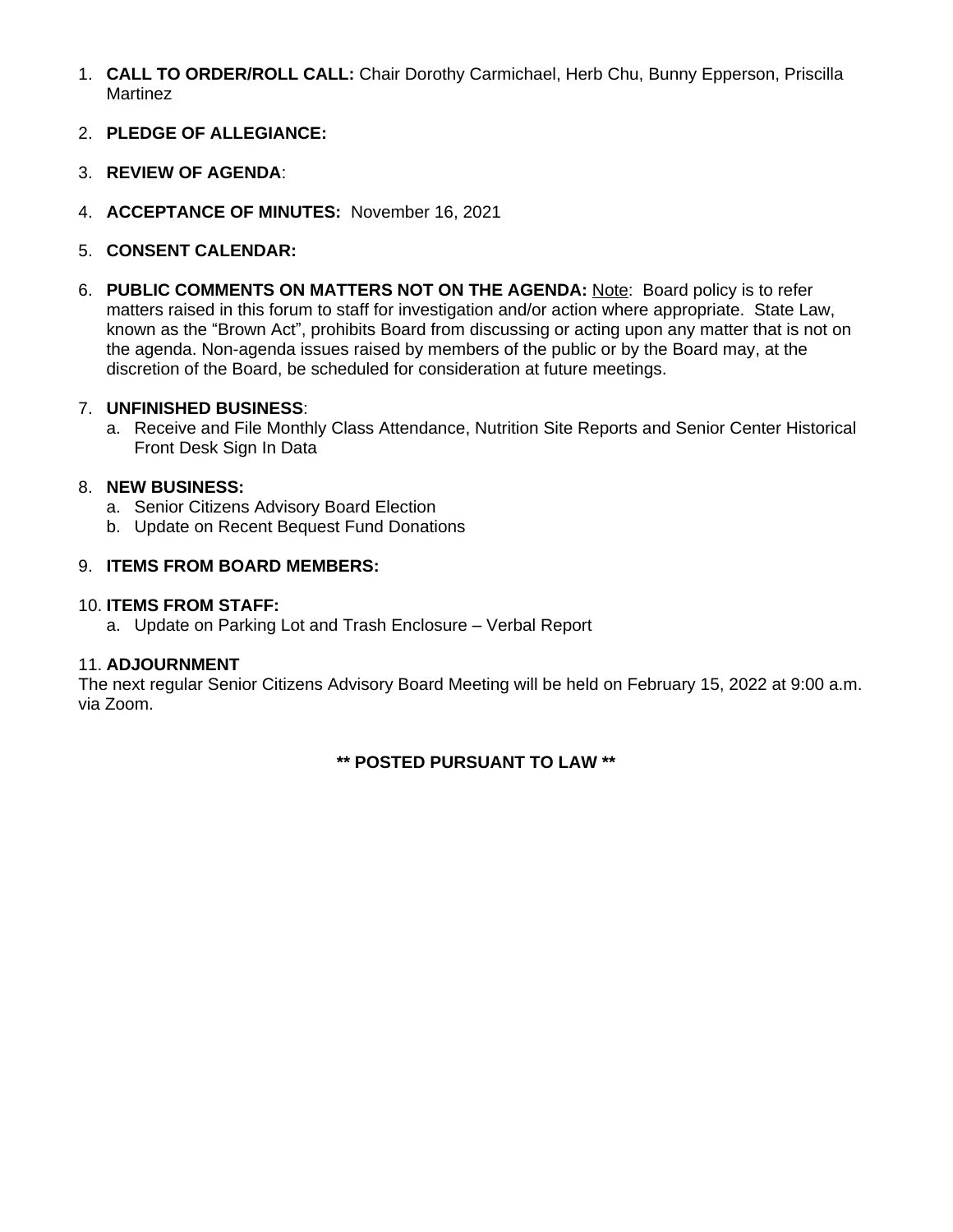Community Services Department



### **MEETING MINUTES Senior Citizens Advisory Board November 16, 2021**

- 1. **Call to Order/Roll Call: Chair Carmichael** called the meeting of the Senior Citizens Advisory Board to order at 9:16 a.m. Board Members Present: Chair Carmichael, Chu, Epperson, and Martinez. Board Members Excused: Goff. Staff Present: Brewer and Tessier.
- 2. **PLEDGE OF ALLEGIANCE:** Chair Carmichael led the Pledge of Allegiance.
- 3. **REVIEW OF AGENDA:** No changes.
- 4. **ACCEPTANCE OF MINUTES:** The Board accepted the minutes of the October 19, 2021 meeting.
- 5. **CONSENT CALENDAR:** None.
- 6. **PUBLIC COMMENT:** None.

#### 7. **UNFINISHED BUSINESS:**

UNFINISHED BUSINESS:<br>a. Receive and File Monthly Class Attendance, Nutrition Site Reports, and Senior Center Historical Front Desk Sign In Data – **Superintendent Brewer** presented. No one has been showing up for bridge.

Fabiola Cruz had surgery. Recovery will take 4 to 6 months. There will be a lot of catering while she is out. Lidia's Catering will follow the menu.

Historical numbers seem low because there is no Thursday night bingo right now. If bingo was excluded, then numbers are pretty steady.

### 8. **NEW BUSINESS:**

a. Senior Advisory Board Election Update – **Superintendent Brewer** presented an overview of what is going to happen. There was no election last year due to Covid. All five at-large seats will be up. Two will be two-year terms and three will be one-year terms. Elections will be advertised in the December newsletter. The Nutrition Site Council is still working on getting someone for the committee. At the January meeting nominations can be taken from the floor if someone didn't turn in paperwork and wants to run. If there are more than five people that want to run, then there will be an election and a candidate's forum. Election will be first Wednesday in February, if needed.

### 9. **ITEMS FROM BOARD MEMBERS:**

**Board Member Chu** extended Thanksgiving wishes to everybody.

### 10. **ITEMS FROM STAFF:**

a. Update on Parking Lot and Trash Enclosure – **Superintendent Brewer** stated that she talked to Public Works last week. They are in negotiations right now. A contractor has been chosen. They are working on the contracts which usually take about a month. Work will take place the first couple of months of 2022. Once information is received from the contractor, we will know the timeline.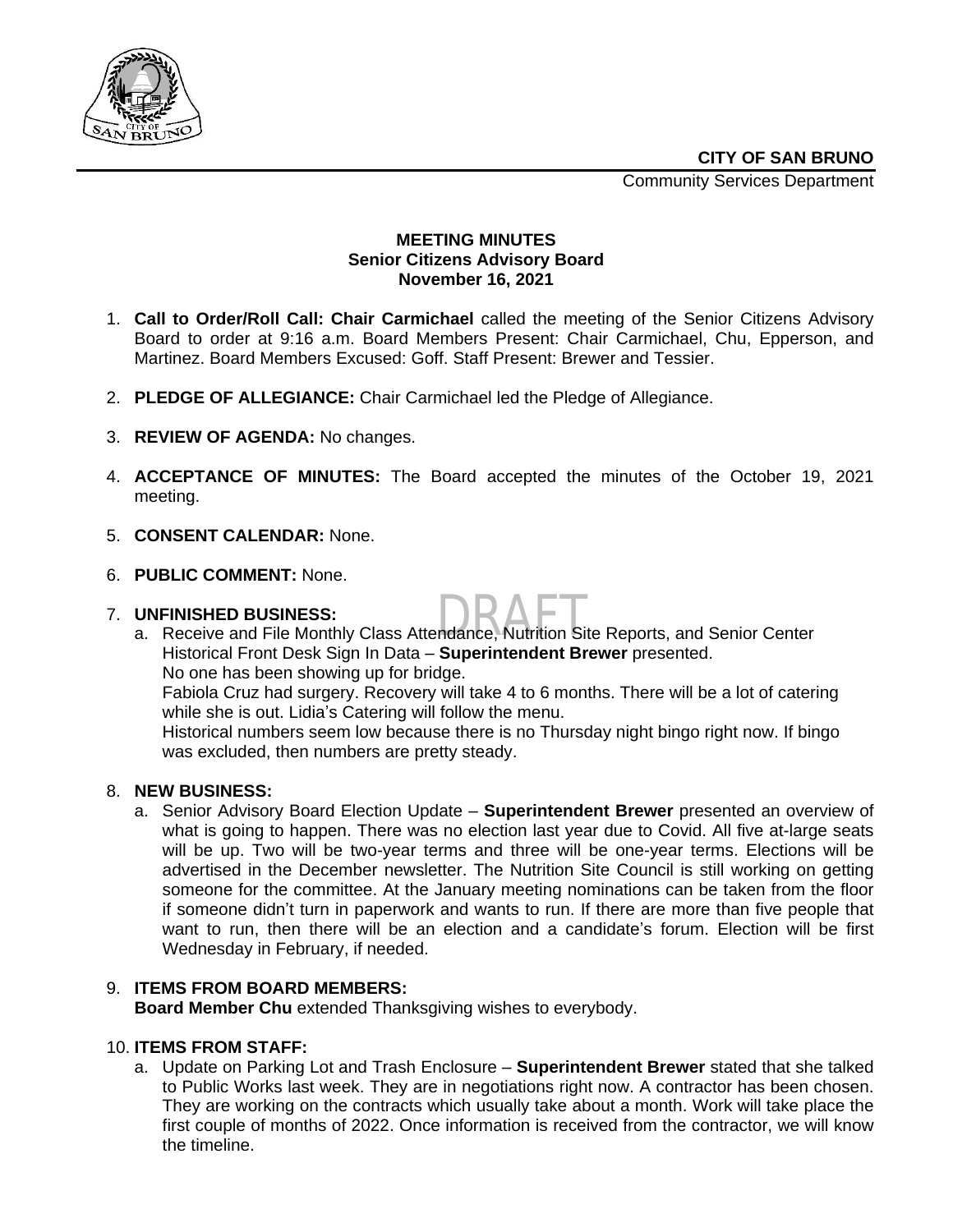**Superintendent Tessier** stated that Vice Chair Goff is in the hospital. He has had a series of issues over the last couple of months. He is doing a little better. Keep him in your thoughts and prayers.

**Chair Carmichael** thanked Superintendent Brewer for putting out the placemats from Recology. She learned a few things. **Superintendent Brewer** stated that part time staff has been training everyone on which bin to use for recycling. There was a suggestion to put out these placemats again to remind people.

11. **ADJOURNMENT**: Meeting was adjourned at 9:35 a.m.

# DRAFT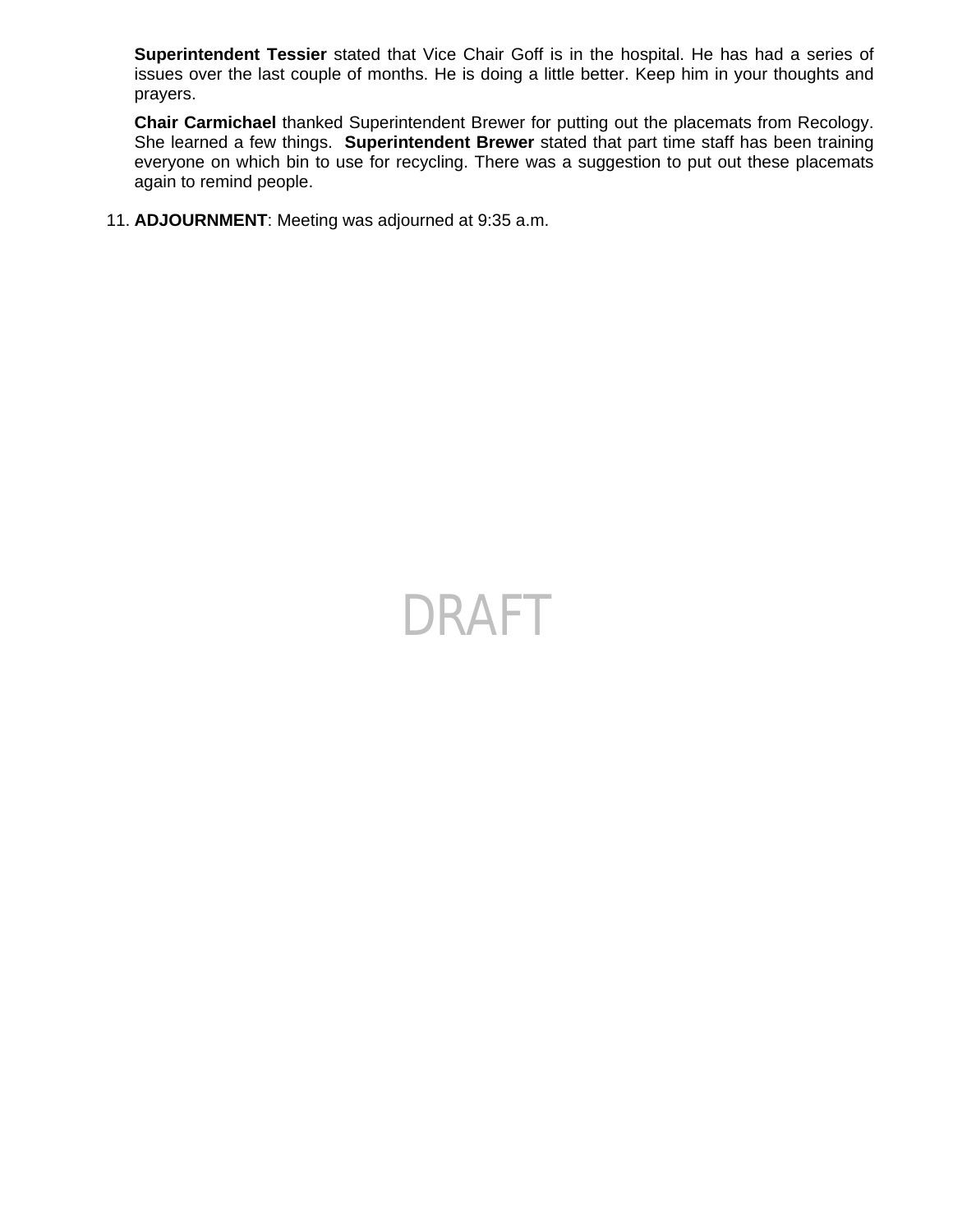## **Class Attendance Month of November 2021**

| <b>Mondays</b>             |                   | <b>Thursdays</b>             |                   |
|----------------------------|-------------------|------------------------------|-------------------|
| <b>Class</b>               | <b>Attendance</b> | <b>Class</b>                 | Attendance        |
| Hiking                     | 68                | Softball                     | 18                |
| Ceramics                   | 28                | Fun & Fitness                | 15                |
| Mahjong                    | 72                | <b>Creative Writing</b>      | 21                |
| <b>Bocce</b>               | 164               | Yoga                         | 27                |
| Tap                        | 47                | Pedro                        | 48                |
| <b>Billiards</b>           | 56                | Music & Motion               | 20                |
| Computer Club              | 29                | <b>American Line Dancing</b> | 13                |
| Bingo                      | 276               | Painting                     | 14                |
| Pilates/Yoga               | 41                | Cornhole                     | $\overline{0}$    |
| Yoga                       | 46                | <b>Billiards</b>             | 18                |
| Art Appreciation           | 5                 | Computer Club                | $\overline{4}$    |
| <b>Tuesdays</b>            |                   |                              |                   |
| <b>Class</b>               | <b>Attendance</b> | <b>Fridays</b>               |                   |
| Spanish                    | 62                | <b>Class</b>                 | <b>Attendance</b> |
| <b>Bocce</b>               | 98                | Hiking                       | 44                |
| Zumba Gold                 | 138               | Crocheting                   | 12                |
| Sit & Be Fit               | 61                | Knitting                     | 10                |
| <b>Beginner Line Dance</b> | 126               | Movie                        | 9                 |
| <b>Ukulele</b>             | 25                | Zumba Gold                   | 66                |
| <b>Billiards</b>           | 59                | Bingo                        | 147               |
| Computer Club              | 13                | Ping Pong                    | 21                |
|                            |                   |                              |                   |

| <b>Thursdays</b>        |                   |
|-------------------------|-------------------|
| <b>Class</b>            | <b>Attendance</b> |
| Softball                | 18                |
| Fun & Fitness           | 15                |
| <b>Creative Writing</b> | 21                |
| Yoga                    | 27                |
| Pedro                   | 48                |
| Music & Motion          | 20                |
| American Line Dancing   | 13                |
| Painting                | 14                |
| Cornhole                |                   |
| <b>Billiards</b>        | 18                |
| Computer Club           |                   |

| <b>Fridays</b>   |                   |
|------------------|-------------------|
| <b>Class</b>     | <b>Attendance</b> |
| Hiking           | 44                |
| Crocheting       | 12                |
| Knitting         | 10                |
| Movie            | 9                 |
| Zumba Gold       | 66                |
| Bingo            | 147               |
| Ping Pong        | 21                |
| <b>Billiards</b> | 31                |
| <b>Bridge</b>    |                   |

| <b>Wednesdays</b>                 |            | <b>Bridge</b>             | $\overline{0}$    |
|-----------------------------------|------------|---------------------------|-------------------|
| <b>Class</b>                      | Attendance |                           |                   |
| Hiking                            | 51         | <b>Sundays</b>            |                   |
| <b>Stained Glass</b>              | 35         | <b>Class</b>              | <b>Attendance</b> |
| <b>Advanced Line Dance</b>        | 20         | Line Dance 11/7           | 32                |
| Beginner Line Dance Review: Dolly | 55         | American Line Dance 11/14 | 25                |
| <b>Billiards</b>                  | 40         | Ballroom Dance 11/21      | 41                |
| Horseshoes                        | 28         | Ballroom Dance 11/28      | 46                |
| <b>American Line Dance</b>        | 27         |                           | 144               |
| <b>Bingo</b>                      | 276        |                           |                   |
| <b>Current Events</b>             | 41         |                           |                   |
| Computer Club                     | 21         |                           |                   |
| Presentation                      | 3          |                           |                   |

| <b>Sundays</b>            |            |
|---------------------------|------------|
| <b>Class</b>              | Attendance |
| Line Dance 11/7           | 32         |
| American Line Dance 11/14 | 25         |
| Ballroom Dance 11/21      | 41         |
| Ballroom Dance 11/28      | 46         |
|                           |            |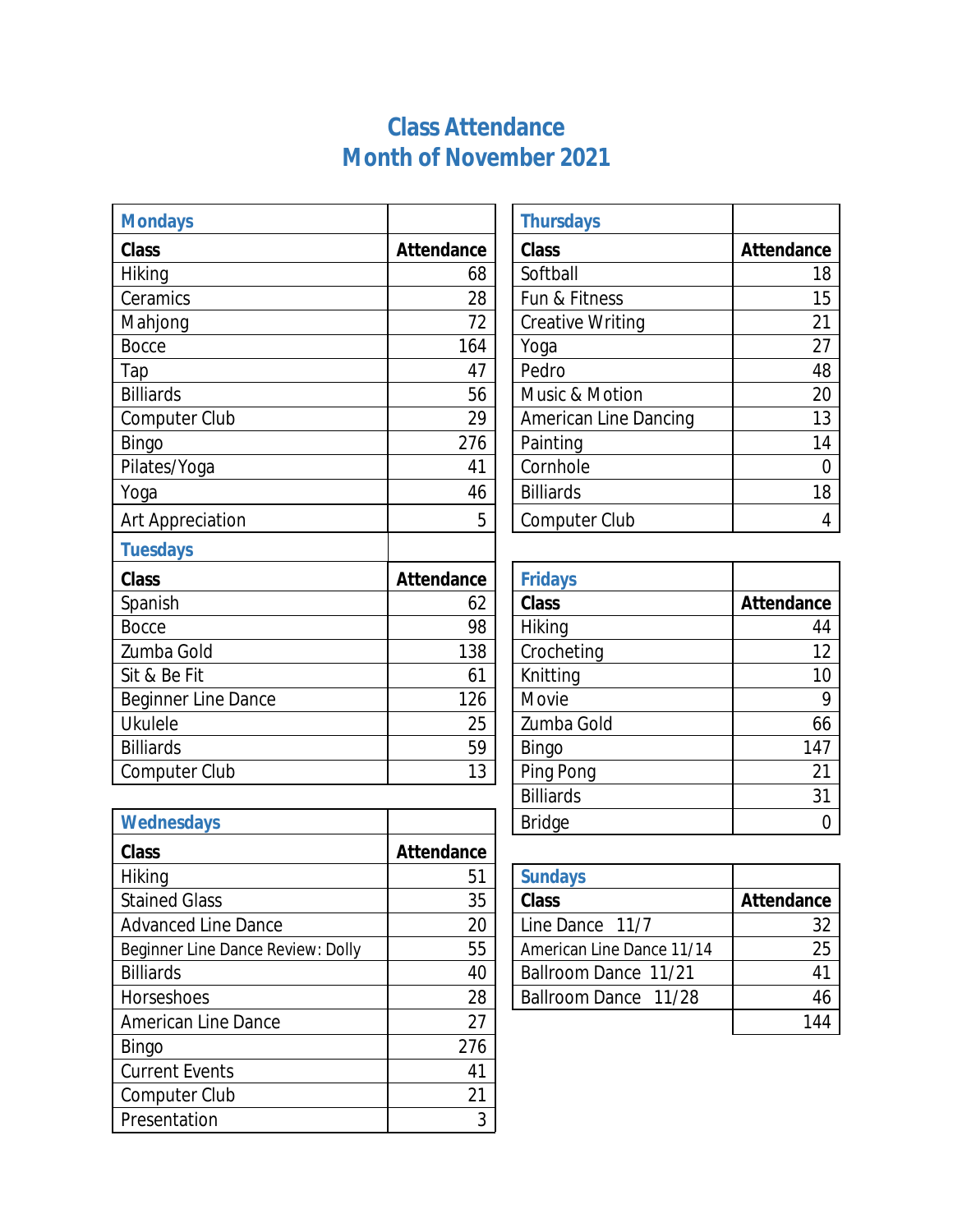**Item 7a Page 5 of 11**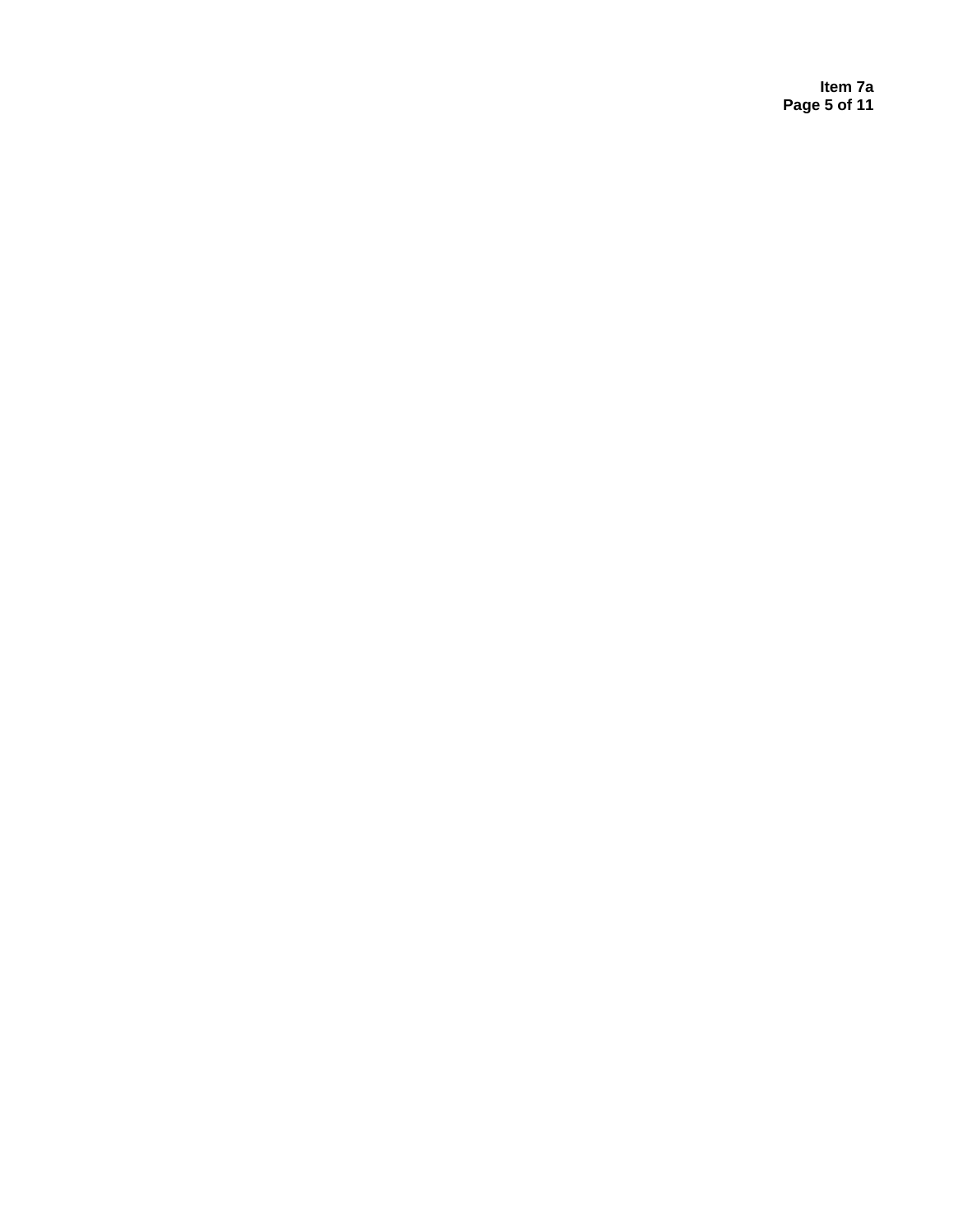## **Class Attendance Month of December 2021**

| <b>Mondays</b>             |                   | <b>Thursdays</b>             |                   |
|----------------------------|-------------------|------------------------------|-------------------|
| <b>Class</b>               | <b>Attendance</b> | <b>Class</b>                 | Attendance        |
| Hiking                     | 30                | Softball                     | 43                |
| Ceramics                   | 24                | Fun & Fitness                | 13                |
| Mahjong                    | 52                | <b>Creative Writing</b>      | 41                |
| <b>Bocce</b>               | 20                | Yoga                         | 27                |
| Tap                        | 21                | Pedro                        | 98                |
| <b>Billiards</b>           | 46                | Music & Motion               | 37                |
| Computer Club              | 15                | <b>American Line Dancing</b> | 25                |
| Bingo                      | 188               | Painting                     | 13                |
| Pilates/Yoga               | 11                | Cornhole                     | $\overline{0}$    |
| Yoga                       | 12                | <b>Billiards</b>             | 33                |
| <b>Art Appreciation</b>    | 5                 | Computer Club                | 12                |
| <b>Tuesdays</b>            |                   |                              |                   |
| <b>Class</b>               | <b>Attendance</b> | <b>Fridays</b>               |                   |
| Spanish                    | 18                | <b>Class</b>                 | <b>Attendance</b> |
| <b>Bocce</b>               | 72                | Hiking                       | 46                |
| Zumba Gold                 | 99                | Crocheting                   | 8                 |
| Sit & Be Fit               | 35                | Knitting                     | 12                |
| <b>Beginner Line Dance</b> | 99                | Movie                        | 10                |
| <b>Ukulele</b>             | 29                | Zumba Gold                   | 47                |
| <b>Billiards</b>           | 46                | Bingo                        | 121               |
| Computer Club              | 7                 | Ping Pong                    | 24                |

| <b>Wednesdays</b>                 |                   | <b>Bridge</b>             | $\overline{0}$ |
|-----------------------------------|-------------------|---------------------------|----------------|
| <b>Class</b>                      | <b>Attendance</b> | Party                     | 160            |
| <b>Hiking</b>                     | 49                | <b>Sundays</b>            |                |
| <b>Stained Glass</b>              | 22                | <b>Class</b>              | Attendance     |
| <b>Advanced Line Dance</b>        | 22                | Line Dance 12/5           | 33             |
| Beginner Line Dance Review: Dolly | 111               | American Line Dance 12/12 | 29             |
| <b>Billiards</b>                  | 59                | Ballroom Dance 12/19      | 42             |
| <b>Horseshoes</b>                 | 40                | Ballroom Dance 12/26      | 38             |
| <b>American Line Dance</b>        | 36                |                           | 142            |
| <b>Bingo</b>                      | 334               |                           |                |
| <b>Current Events</b>             | 18                |                           |                |
| Computer Club                     | 19                |                           |                |

| <b>Thursdays</b>        |                   |
|-------------------------|-------------------|
| <b>Class</b>            | <b>Attendance</b> |
| Softball                | 43                |
| Fun & Fitness           | 13                |
| <b>Creative Writing</b> | 41                |
| Yoga                    | 27                |
| Pedro                   | 98                |
| Music & Motion          | 37                |
| American Line Dancing   | 25                |
| Painting                | 13                |
| Cornhole                |                   |
| <b>Billiards</b>        | 33                |
| Computer Club           | 12                |

| <b>Fridays</b>            |                   |
|---------------------------|-------------------|
| <b>Class</b>              | <b>Attendance</b> |
| Hiking                    | 46                |
| Crocheting                | 8                 |
| Knitting                  | 12                |
| Movie                     | 10                |
| Zumba Gold                | 47                |
| Bingo                     | 121               |
| Ping Pong                 | 24                |
| <b>Billiards</b>          | 27                |
| Bridge                    |                   |
| Party                     | 160               |
| <b>Sundays</b>            |                   |
| <b>Class</b>              | <b>Attendance</b> |
| Line Dance 12/5           | 33                |
| American Line Dance 12/12 | 29                |
| Ballroom Dance 12/19      | 42                |
| Ballroom Dance 12/26      | 38                |
|                           | 142               |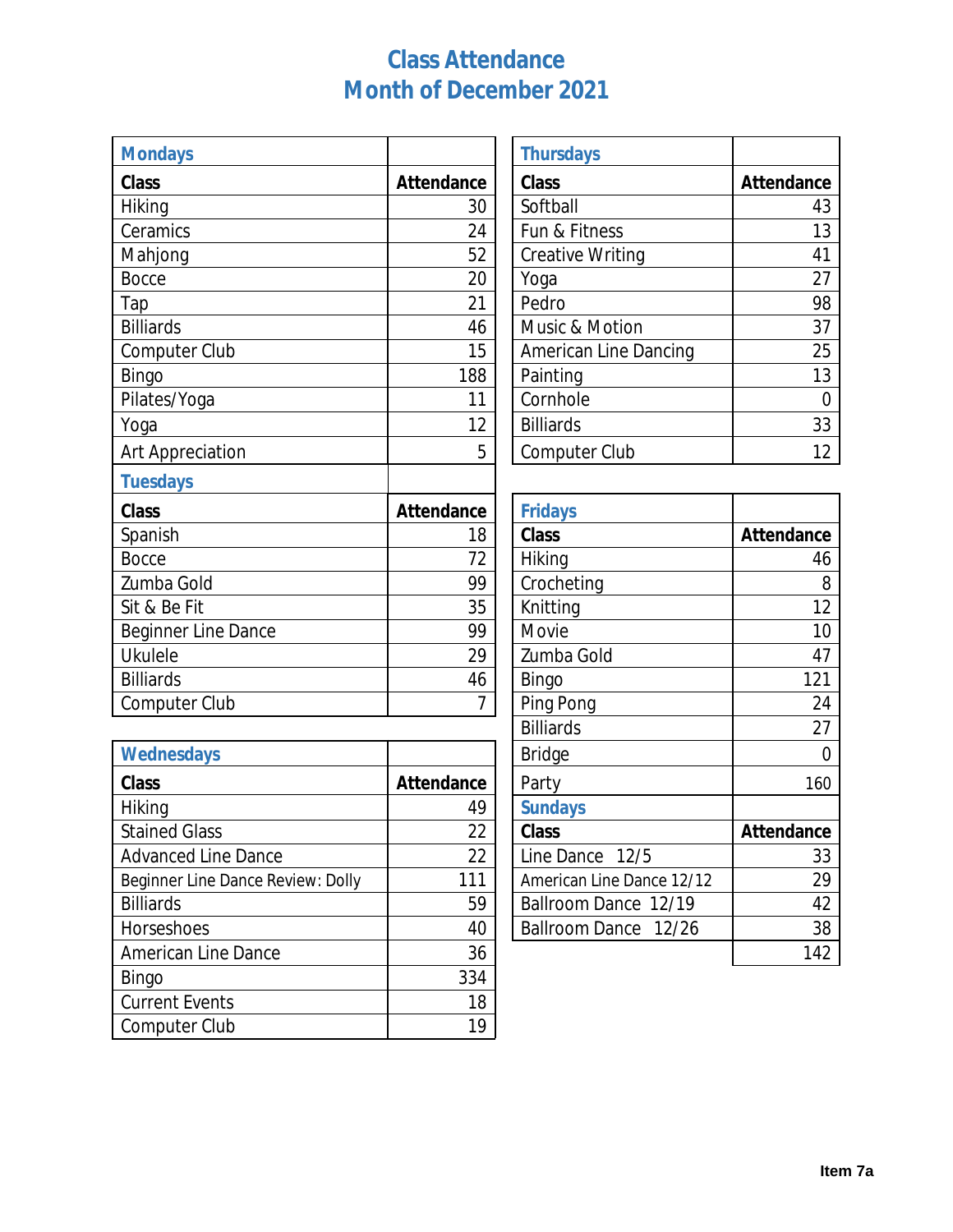**Page 6 of 11**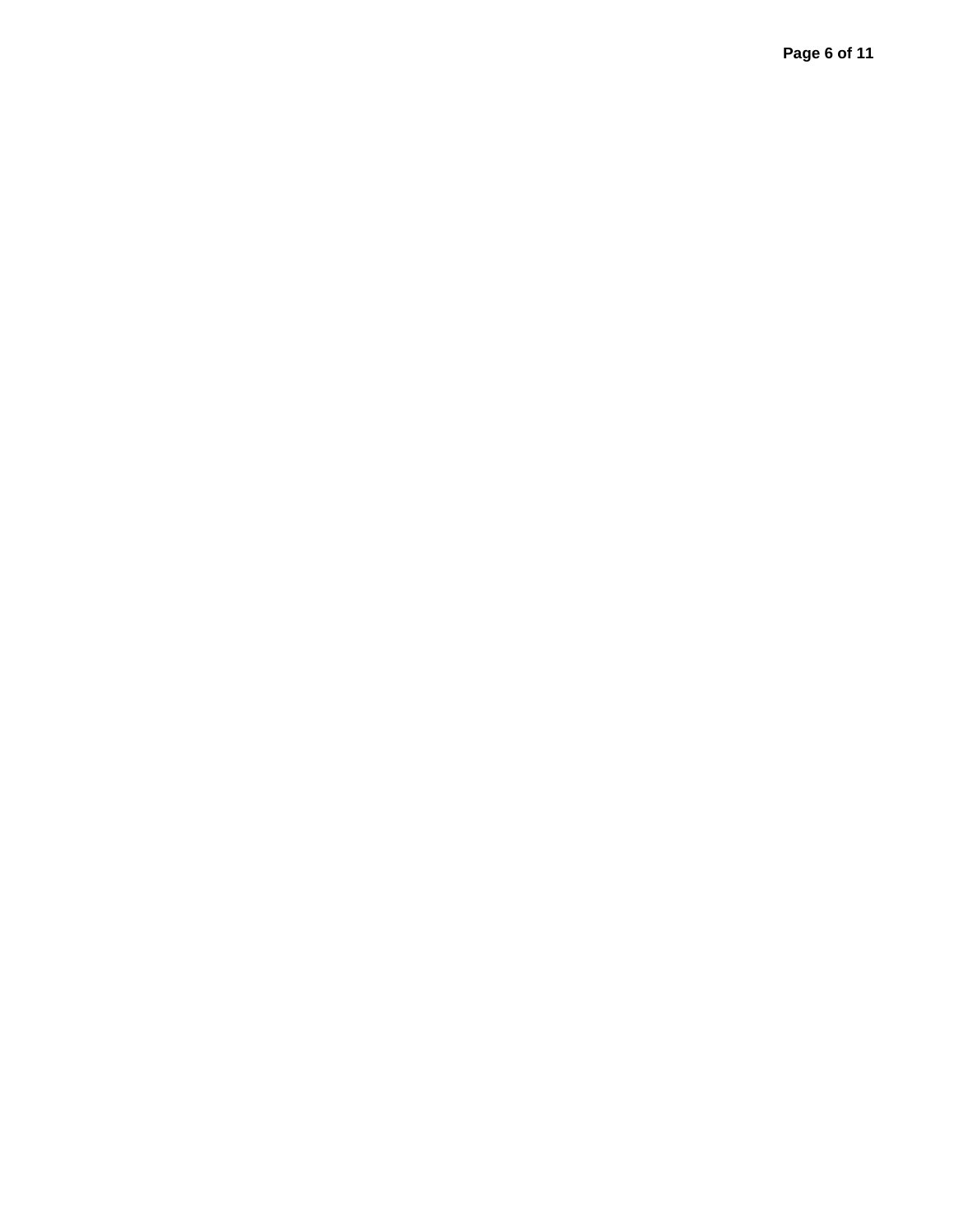| <b>Day</b> | Date           | <b>Congragate Meals</b> | <b>Guests</b>    | <b>Total Meals</b> | <b>Guest Fees</b> |
|------------|----------------|-------------------------|------------------|--------------------|-------------------|
| Mon        | 1              | 105                     | 1                | 106                | 5.50              |
| Tues       | $\overline{2}$ | 134                     | 135<br>1         |                    | 5.50              |
| Wed        | $\mathfrak{Z}$ | 108                     | $\overline{2}$   | 110                | 11.00             |
| Thur       | $\overline{4}$ | 84                      | $\mathbf{1}$     | 85                 | 5.50              |
| Fri        | 5              | 108                     | $\overline{2}$   | 110                | 11.00             |
|            |                |                         |                  |                    |                   |
| Mon        | 8              | 116                     | $\overline{2}$   | 118                | 11.00             |
| Tues       | 9              | 123                     | $\overline{2}$   | 125                | 11.00             |
| Wed        | 10             | 119                     | $\overline{3}$   | 122                | 16.50             |
| Thur       | 11             |                         |                  |                    |                   |
| Fri        | 12             | 142                     | $\overline{2}$   | 144                | 11.00             |
|            |                |                         |                  |                    |                   |
| Mon        | 15             | 113                     | 1                | 114                | 5.50              |
| Tues       | 16             | 112                     | 1                | 113                | 5.50              |
| Wed        | 17             | 108                     | 1                | 109                | 5.50              |
| Thur       | 18             | 67                      | 1                | 68                 | 5.50              |
| Fri        | 19             | 147                     | $\mathbf 0$      | 147                | 0.00              |
|            |                |                         |                  |                    |                   |
| Mon        | 22             | 115                     | $\overline{2}$   | 117                | 11.00             |
| Tues       | 23             | 97                      | 1                | 98                 | 5.50              |
| Wed        | 24             | 141                     | $\boldsymbol{0}$ | 141                | 0.00              |
| Thur       | 25             |                         |                  |                    |                   |
| Fri        | 26             |                         |                  |                    |                   |
|            |                |                         |                  |                    |                   |
| Mon        | 29             | 109                     | 1                | 110                | 5.50              |
| Tues       | 30             | 121                     | $\overline{2}$   | 123                | 11.00             |
|            | <b>Total</b>   | 2,169                   | 26               | 2,195              | 143.00            |

## **Nutrition Site Report - November 2021**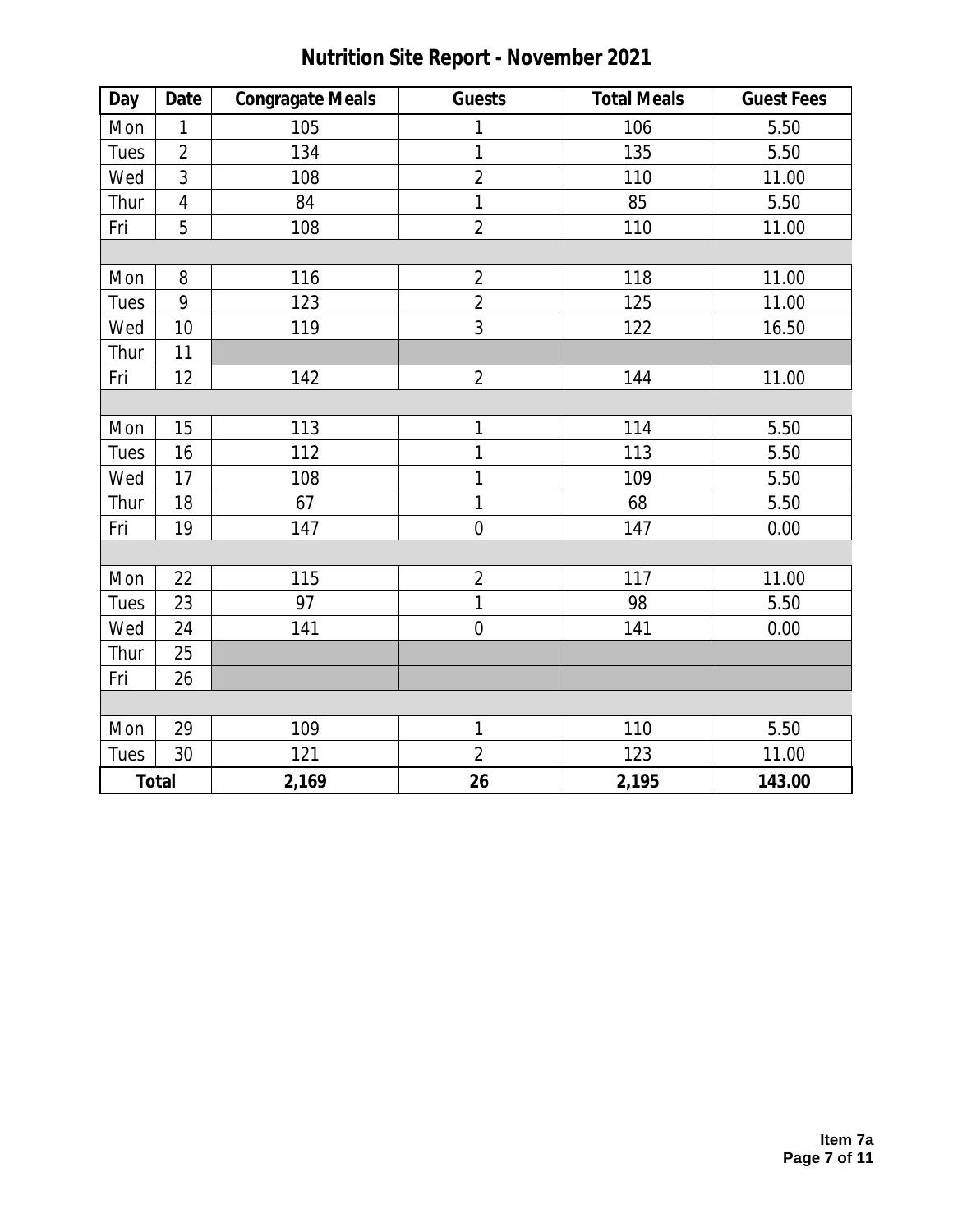| <b>Day</b>   | <b>Date</b>      | <b>Congragate Meals</b> | <b>Guests</b>    | <b>Total Meals</b> | <b>Guest Fees</b> |  |  |  |
|--------------|------------------|-------------------------|------------------|--------------------|-------------------|--|--|--|
| Wed          | 1                | 121                     | $\overline{2}$   | 123                | 11.00             |  |  |  |
| Thur         | $\overline{2}$   | 68                      | $\overline{3}$   | 71                 | 16.50             |  |  |  |
| Fri          | 3                | 92                      | $\overline{2}$   | 94                 | 11.00             |  |  |  |
|              |                  |                         |                  |                    |                   |  |  |  |
| Mon          | $\boldsymbol{6}$ | 102                     | 1                | 103                | 5.50              |  |  |  |
| Tues         | $\overline{7}$   | 120                     | $\overline{3}$   | 123                | 16.50             |  |  |  |
| Wed          | 8                | 106                     | 6                | 112                | 33.00             |  |  |  |
| Thur         | 9                | 77                      | $\mathbf{1}$     | 78                 | 5.50              |  |  |  |
| Fri          | 10               | 93                      | $\overline{2}$   | 95                 | 11.00             |  |  |  |
|              |                  |                         |                  |                    |                   |  |  |  |
| Mon          | 13               | 93                      | 1                | 94                 | 5.50              |  |  |  |
| Tues         | 14               | 104                     | $\overline{2}$   | 106                | 11.00             |  |  |  |
| Wed          | 15               | 87                      | $\overline{3}$   | 90                 | 16.50             |  |  |  |
| Thur         | 16               | 112                     | $\overline{2}$   | 114                | 11.00             |  |  |  |
| Fri          | 17               | 128                     | $\boldsymbol{0}$ | 128                | 0.00              |  |  |  |
|              |                  |                         |                  |                    |                   |  |  |  |
| Mon          | 20               | 97                      | $\mathfrak{Z}$   | 100                | 16.50             |  |  |  |
| Tues         | 21               | 108                     | 5                | 113                | 27.50             |  |  |  |
| Wed          | 22               | 107                     | $\overline{4}$   | 111                | 22.00             |  |  |  |
| Thur         | 23               |                         |                  | $\boldsymbol{0}$   |                   |  |  |  |
| Fri          | 24               |                         |                  | $\boldsymbol{0}$   |                   |  |  |  |
|              |                  |                         |                  |                    |                   |  |  |  |
| Mon          | 27               | 115                     | $\mathfrak{Z}$   | 118                | 16.50             |  |  |  |
| Tues         | 28               | 111                     | $\overline{2}$   | 113                | 11.00             |  |  |  |
| Wed          | 29               | 90                      | $\overline{2}$   | 92                 | 11.00             |  |  |  |
| Thurs        | 30               | 77                      | $\mathbf{1}$     | 78                 | 5.50              |  |  |  |
| Fri          | 31               |                         |                  |                    |                   |  |  |  |
| <b>Total</b> |                  | 2,008                   | 48               | 2,056              | 264.00            |  |  |  |

## **Nutrition Site Report - December 2021**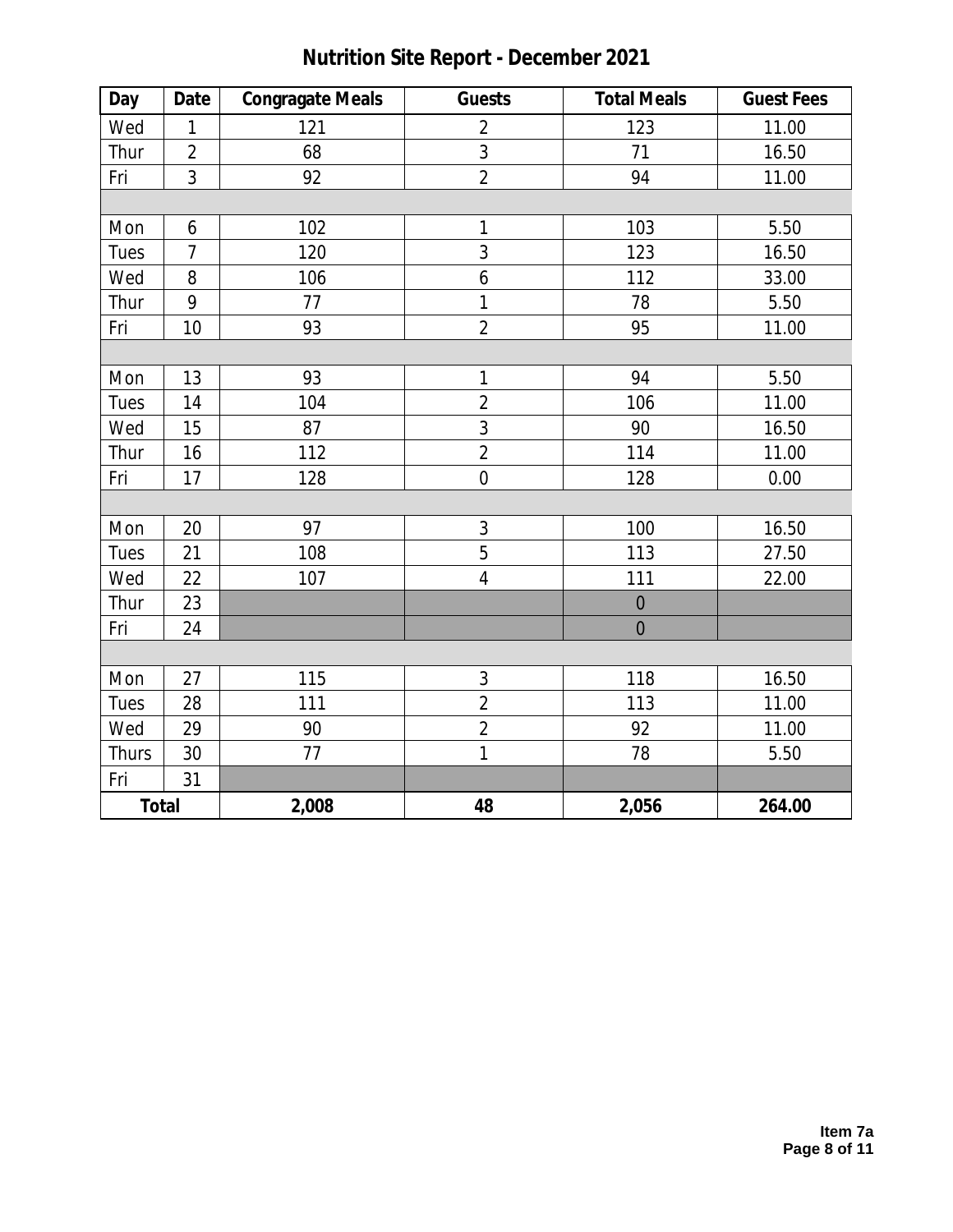

|      | <b>January</b> | <b>February</b> | <b>March</b> | April | May  | June | July | August | September | October | <b>November</b> | <b>December</b> |
|------|----------------|-----------------|--------------|-------|------|------|------|--------|-----------|---------|-----------------|-----------------|
| 2018 | 5241           | 4364            | 6055         | 5832  | 6436 | 6019 | 6292 | 6706   | 5519      | 6548    | 5168            | 5231            |
| 2019 | 5936           | 5424            | 6176         | 6249  | 6177 | 5179 | 6098 | 6066   | 5748      | 6293    | 4869            | 5503            |
| 2020 | 5709           | 5206            | 1284         |       |      |      |      |        |           |         |                 |                 |
| 2021 |                |                 |              |       |      |      | 642  | 3540   | 4460      | 4834    | 4345            | 3914            |

**Item 7a Page 9 of 11**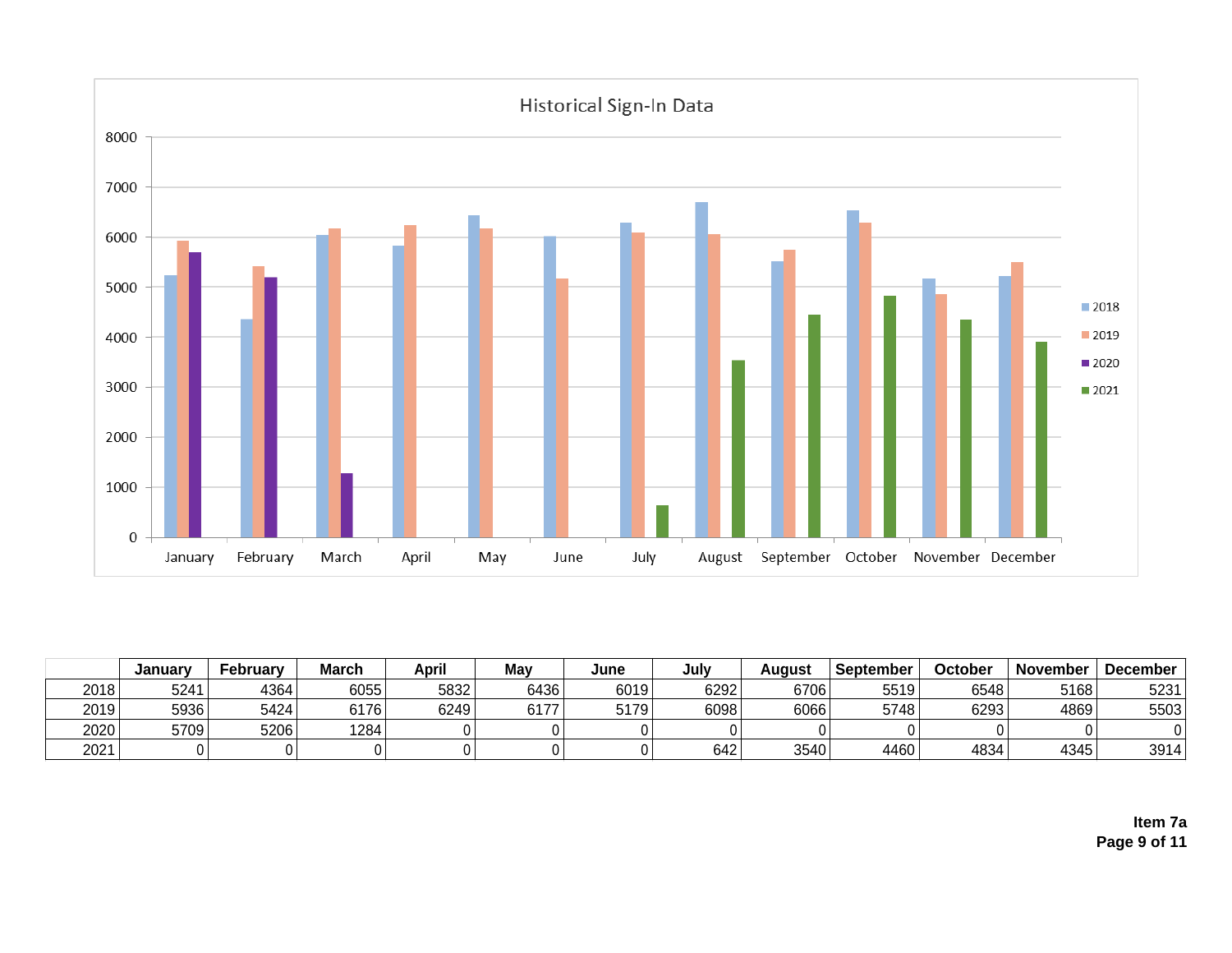

**CITY OF SAN BRUNO** Community Services Department

**DATE:** January 18, 2022

**TO:** Senior Citizens Advisory Board

**FROM:** Mary Tessier, Community Services Supervisor

**SUBJECT**: Senior Citizens Advisory Board Election

### **BACKGROUND:**

Due to COVID-19, the Senior Advisory Board members continued their term through 2021 and the election was postponed. All five Advisory Board positions are open for election in 2022.

### **DISCUSSION**

Applications for the five Board positions are being accepted from December 20, 2021 through January 21, 2022. Nominations from the floor at the January 18 Board meeting will also be accepted. As of January 14, there are five applicants for the Board.

If more than five applications are received by January 21, an election will be necessary. If it is determined an election will be held, written candidate statements will be distributed at the Senior Center to the seniors who reside in San Bruno. In addition, candidates will be given the opportunity to make a brief statement at 12:00 noon on Wednesday, January 26.

The election will be held on Wednesday, February 2, 2022 from 9:00 am - 3:30 pm. Each senior, wishing to vote, will receive a ballot. To qualify to vote, each person must provide a proof of age 50 years or older and their San Bruno residency. Ballots will be accepted and tallied by the City Clerk's Office or their designee at 3:45 pm on that same day. Candidates running for election can be present at the ballot counting. Candidates elected to the board will be notified by phone on February 3, 2022. Elected members will be sworn in by the City Clerk prior to the February 15 Board meeting.

If only five applications are received, all applicants will be appointed to the board and sworn in prior to the February 15 Board meeting.

### **FISCAL IMPACT**:

None

### **ATTACHMENTS:**

None